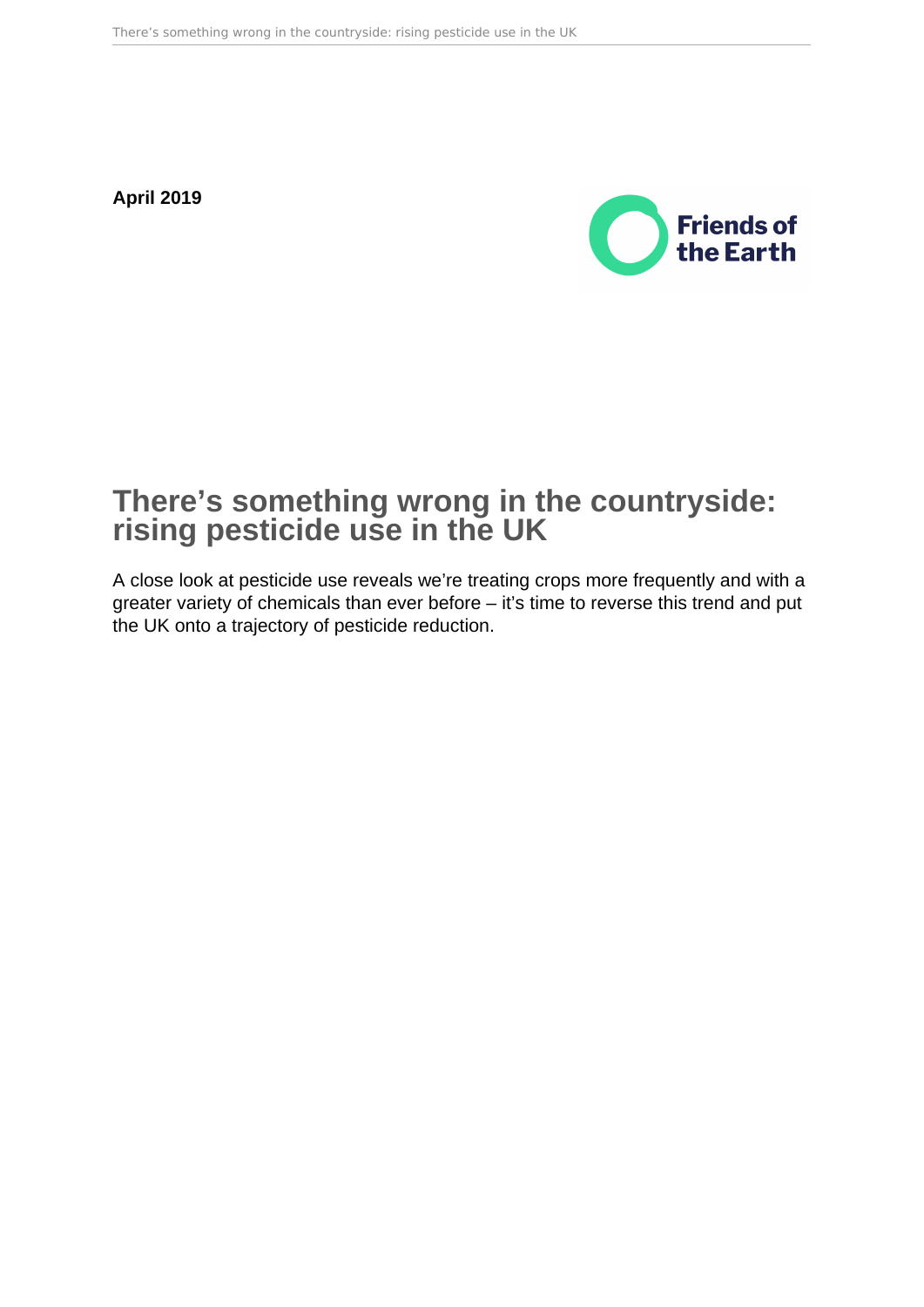## <span id="page-1-0"></span>Rising pesticide use is harming wildlife – we need to change direction

Despite repeated claims to the contrary, pesticide use in UK agriculture is rising. Highly toxic active ingredients continue to be used and new equally harmful arrivals threaten to take the place of neonicotinoids, banned due to their impact on bees. In the pursuit of ever higher yields, we've developed a farming culture built upon use of chemicals, with pesticides routinely employed as an insurance policy. However, as yields plateau, farmers are struggling to survive with this high-input, high-yield farming model. At the same time the consequences are now becoming clear. Alarm bells are ringing as large numbers of wild species demonstrate steep declines. Intensive agriculture and pesticide use are clearly implicated.

It doesn't have to be this way. Farming with reduced pesticide use can be more profitable and take advantage of the ecosystem services provided by a range of beneficial organisms which are so often harmed by pesticides. It's essential that farming shifts urgently to more sustainable methods of pest and disease control.

[Ask the government to cut pesticide use](https://act.friendsoftheearth.uk/target/demand-ambitious-pesticides-reduction-plan) 

The government has clearly signalled, through the Agriculture Bill, its intention to reward farmers for providing public goods that will deliver a cleaner, greener countryside. It's also committed to putting integrated pest management (IPM), which prioritises non-chemical methods of pest and disease control, at the heart of its 25 Year Environment Plan. If it's serious about halting the decline in wildlife and protecting the building blocks which nature provides for us, the government must honour its commitments, set clear targets for genuine reductions in pesticide use and fully support farmers to adopt IPM as a core practice at the heart of crop protection.

# The truth about the growing use of pesticides

It's commonly claimed by the farming industry that the use of pesticides in UK agriculture is decreasing. This claim is based on the most common metric used to measure pesticide use, weight. Examined in isolation, this claim is correct: overall pesticide use in the UK has fallen from approximately 33 million kg in 2000, to 17 million kg in 2016[2](#page-13-0) . However, this fall in use is primarily due to reduction in the weight of just one pesticide (sulphuric acid) on one crop (potatoes), which accounts for just 1% of UK agricultural area. (See brown band in graph below<sup>[2](#page-13-0)</sup>).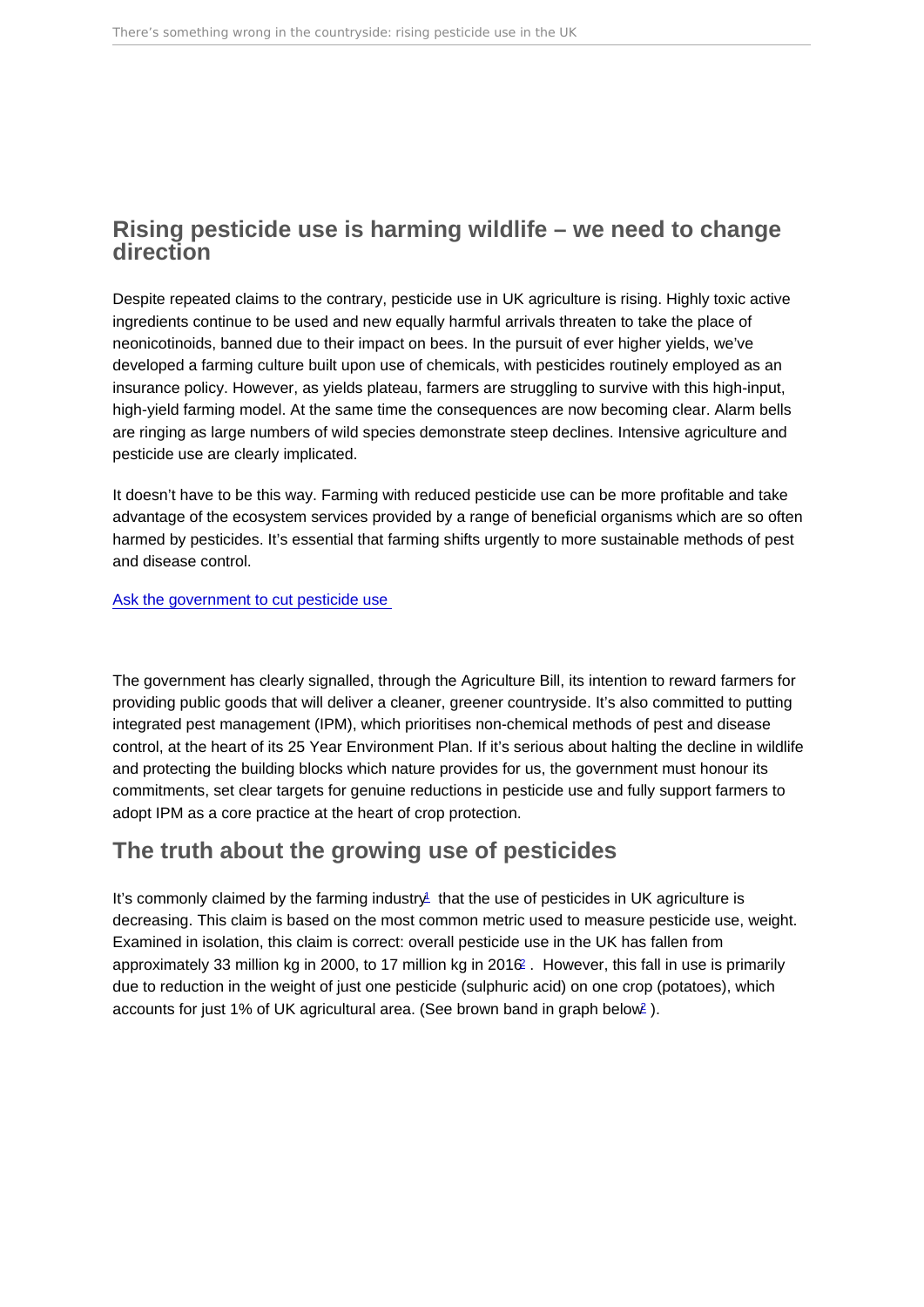<span id="page-2-0"></span>Total weight of pesticides applied (million kg) 2000 - 2016

#### The focus on weight of pesticides masks key growth trends

The focus on weight as a measure of pesticide use gives a false impression. Consideration of three other metrics demonstrates rising overall pesticide use: area treated (measured as 'spray hectares'); frequency of applications; and the number of active ingredients used (one pesticide product may contain several 'actives').

The vast majority of pesticides used are for crop production<sup>[3](#page-13-0)</sup>. Crops may be treated multiple times, with a number of different products, containing a variety of active ingredients. As a consequence, while UK cropland covers an area of approximately 4.6 million hectares (ha), the area treated (the sum of all active ingredients used, multiplied by area treated) is many times larger, and is growing. Department for Food, Environment and Rural Affairs (Defra) figures show that the total treated area has increased from 59 million spray ha in 2000, to 73 million spray ha in 2016 – a rise of 24%. The average number of active ingredients being applied to an average field has increased from 12.8 per ha in 2000, to 15.9 per ha in 2016.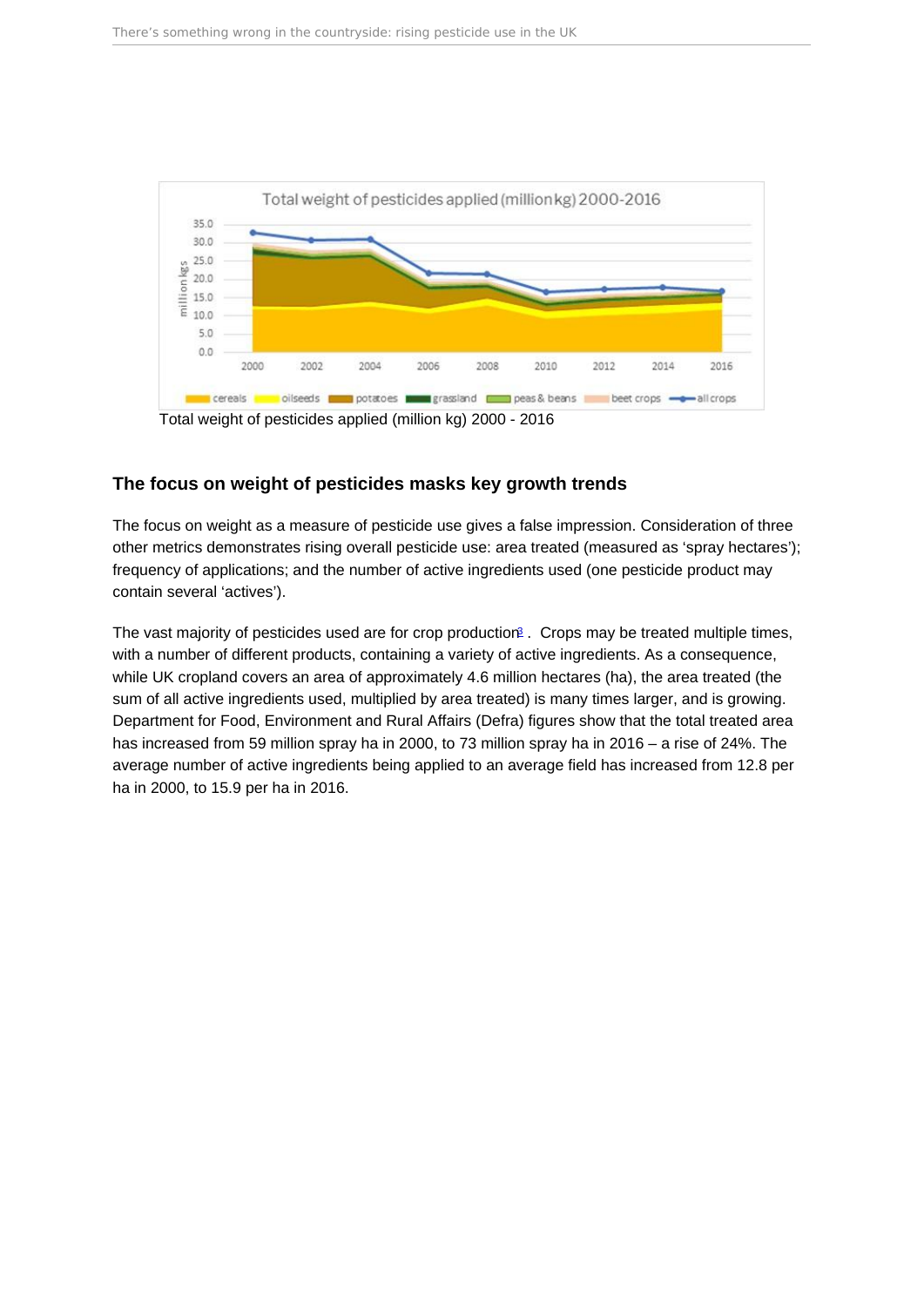<span id="page-3-0"></span>UK pesticide treated area (million hectares)

Analysis of the figures for different crop classes demonstrates that for cereals the weight of pesticide applied has not decreased, but remained stable, and the number of pesticide applications has risen. In oilseed crops, both the weight of pesticides and the spray hectares have been increasing since 2000.

It is common practice to apply two or more pesticide products in a single spray pass on a field, and individual pesticide products can contain a number of active ingredients. Taking a closer look at individual crops demonstrates that for wheat, all three averaged metrics have been rising from 2000 to 2016. Spray passes have increased from 5.5 to 6.6; products used from 11.4 to 14.5; and active substances from 14.7 to 20.5. Similar growth trends are observed for potatoes: spray passes rising from 12.1 to 15.9; products from 15.2 to 2[4](#page-13-0).4; and actives from 21.6 to  $31<sup>4</sup>$ .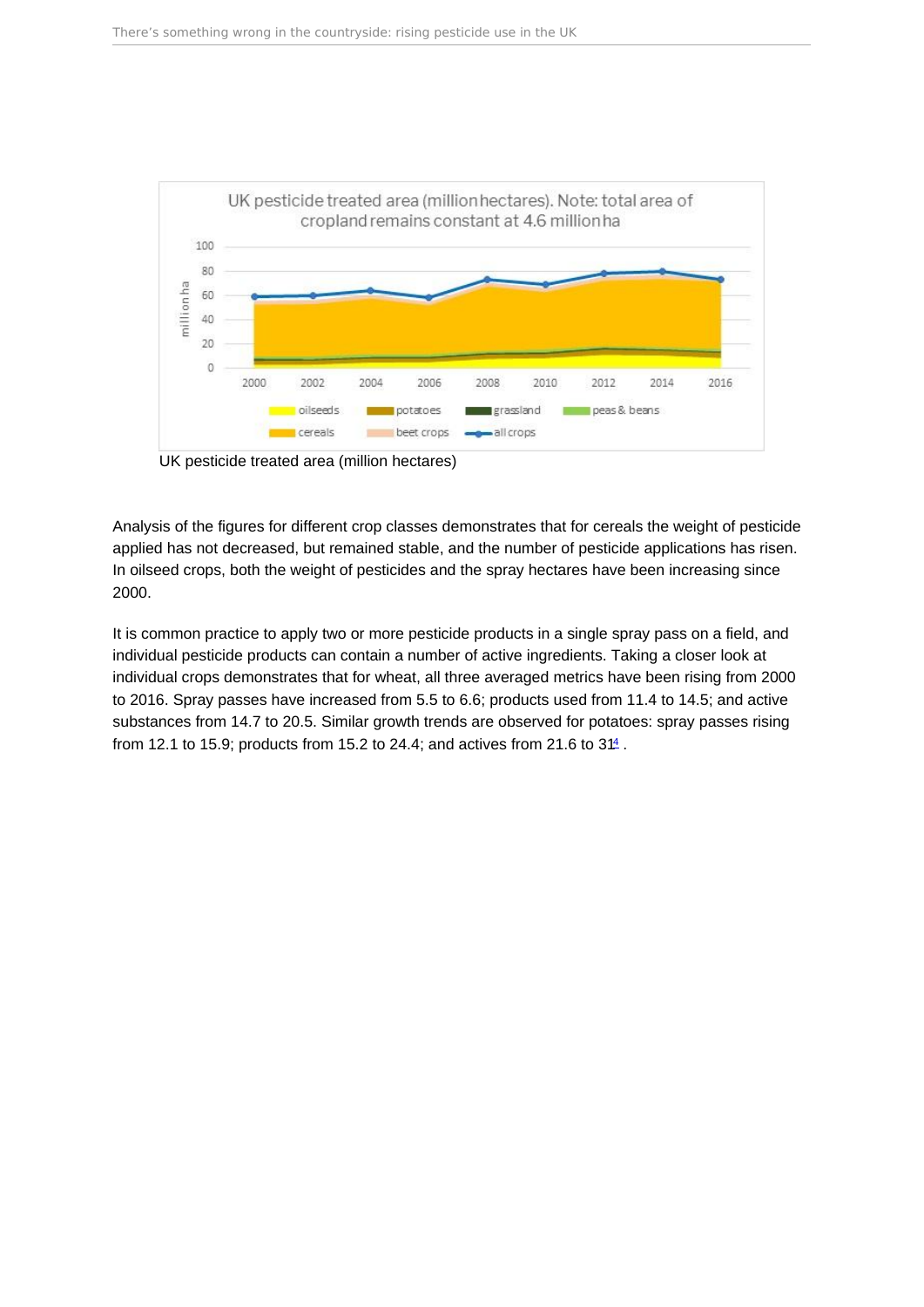<span id="page-4-0"></span>Pesticide treatments on UK wheat crop 2000 - 2016

Average number of pesticide treatments on UK potato crop 2000 - 2016

Despite a fall in overall weight of pesticide used, when measured by all other available metrics pesticide use is clearly on the rise, amply demonstrating that weight is a wholly inadequate metric for pesticide measurement.

### We must end the use of highly toxic pesticides

Analysis of pesticide use must also take into account toxicity, in order to reflect pesticide impact on the environment. Efforts to reduce pesticide use should aim not only to reduce overall pesticide load, but to replace those which are most toxic. This principle lies behind the EU's list of "candidates for substitution", which aims for the most toxic pesticides to be substituted with less toxic alternatives . However, it's clear that some highly toxic pesticides continue to be used.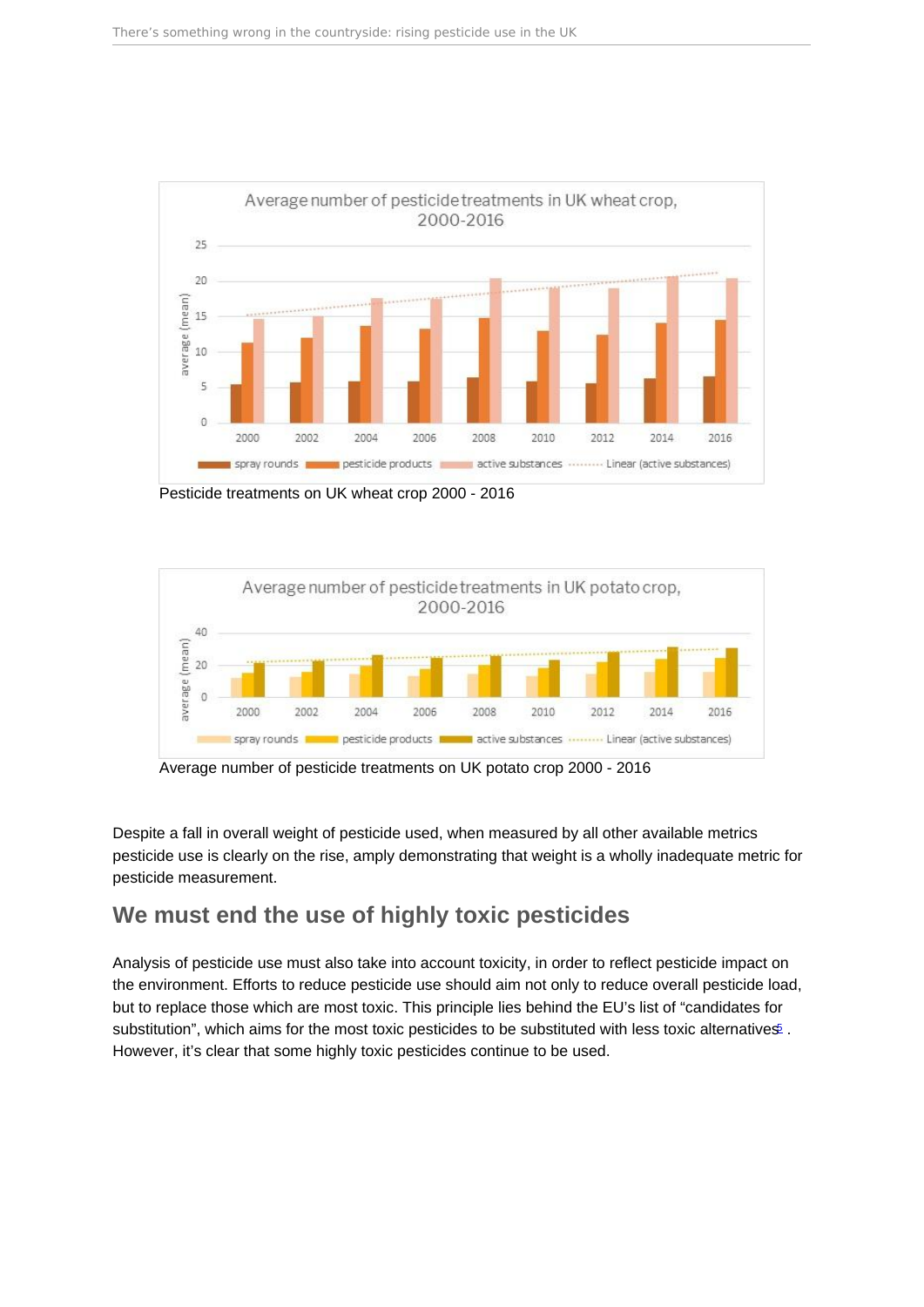<span id="page-5-0"></span>We can use an indicator such as Cornell University's Environmental Impact Quotient (EIQ) to compare approximate toxicities for pesticides currently in use in the UK. The ecological component of the EIQ indicates toxicity to wildlife. The field rate ecological component of the top 50 UK pesticides averages 11.7, but certain pesticides stand out for their particularly high toxicity, and their continued use is cause for concern.

The fungicide chlorothalonil has a field rate ecological component of 33.1 (ie, high toxicity). It's the most widely used pesticide in UK arable production, and its use has increased from less than 0.5 million kg in 2000 to over 2 million kg in 2016. The EU has recently announced a ban on this chemical. Another highly toxic pesticide of concern is the broad-spectrum herbicide pendimethalin, which has an EIQ ecological component of 55.8. Despite being included in the European Commission's 2015 draft list of candidates for substitution, it was re-approved in 2017 and its use on cereals is rising. Greater emphasis must be placed on reducing the use of these and other highly toxic pesticides – otherwise we will continue with a cycle of allowing widespread use of harmful chemicals until one by one their use is banned.

A new class of pesticides known as neonicotinoids has grown in use substantially since 2000. The most widely used in 2016 was clothianidin, which was applied to 728,000 ha of arable crops. Clothianidin is one of three neonicotinoids that have now been banned by the EU for use on outdoor crops due to their overall impact on bee species. It's important to note that this decision was made on the basis of sub-lethal impacts such as colony survival, or numbers of queens produced, which are not taken into consideration by EIQ calculations.

The three banned neonicotinoids were chiefly used as seed dressings, a clear example of prophylactic treatment, applied in advance of any pest attack. It's been demonstrated that only a small proportion of these systemic pesticides remained within the crop plants. Up to 95% contaminated surrounding soil and water, being taken up by subsequent crops or adjacent wildflowers and other vegetation, acting as a route of transmission to affect pollinators.

There's a danger that these banned neonicotinoids will be replaced by new actives with a similar mode of action and toxicity. Sulfoxaflor is one such new insecticide, approved in several EU countries despite a number of studies showing negative impacts on bees. A recent review of data by the European Food Safety Authority (EFSA) identified a high risk to honeybees and bumble bees<sup>[10](#page-13-0)</sup>. Sulfoxaflor is effectively a neonicotinoid, but has not been classified as one by the industry. One sulfoxaflor product has been approved for use in the UK for greenhouse use, with two products for outdoor use going through the approval process. There is a clear threat of harmful actives being replaced by equally harmful alternatives, and a clear need for sub-lethal effects of pesticides to be carefully considered when assessing their contribution to toxic load in the environment, and its likely harm to wildlife.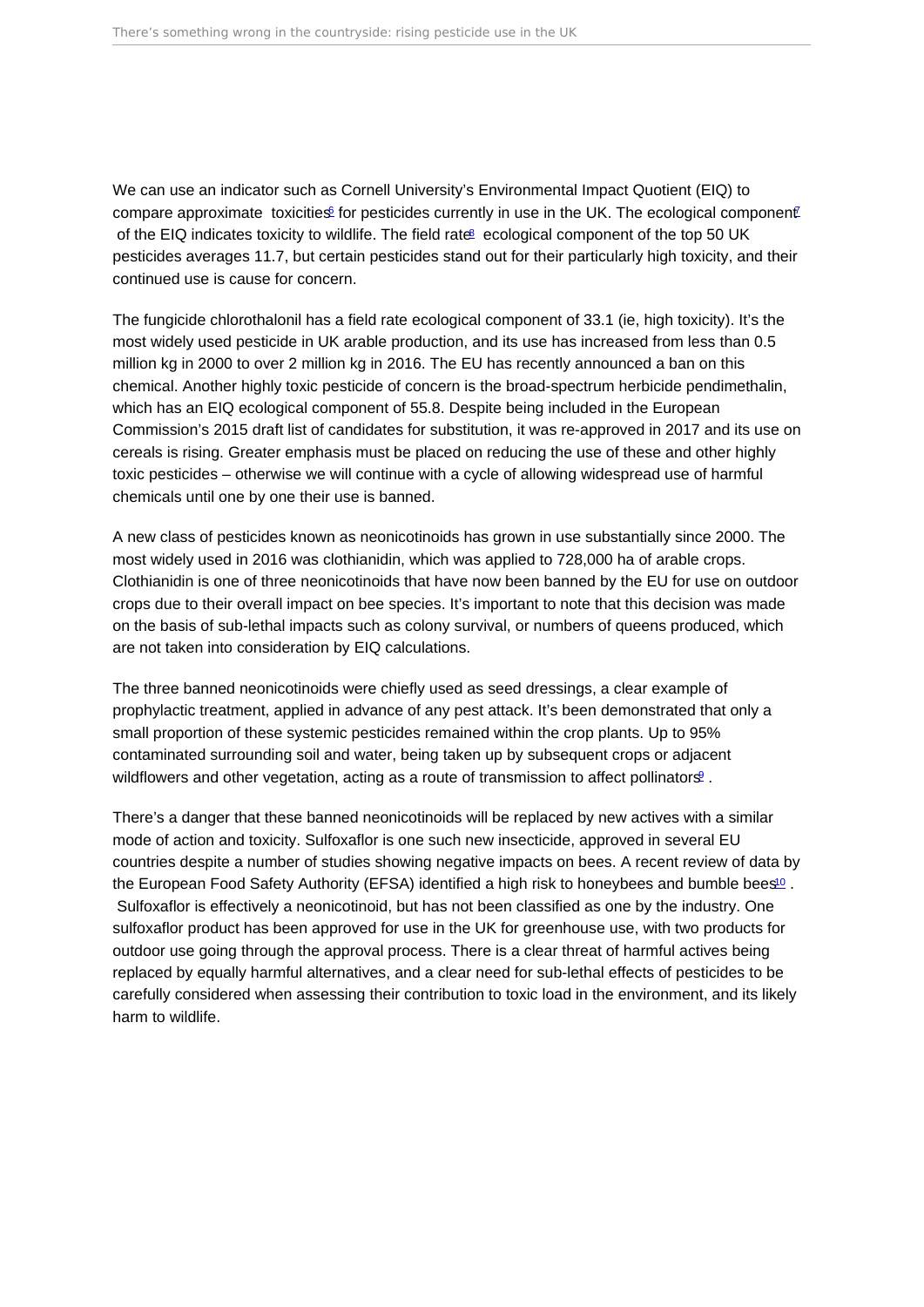<span id="page-6-0"></span>A set of more robust tests for assessing impacts on bees – the EFSA Bee Guidance document which led to the ban on the three neonicotinoids has been under discussion in the EU since 2013 but has not yet been adopted<sup>[11](#page-13-0)</sup>. It's important that these tests are adopted in full in the UK to stop new bee- harming pesticides coming into use.

#### [Ask the government to cut pesticide use](https://act.friendsoftheearth.uk/target/demand-ambitious-pesticides-reduction-plan)

The indirect impacts of pesticides must be taken into consideration

It's also becoming clear that pesticide use can have indirect effects that are not due to direct toxicity or sub-lethal effects, but knock-on impacts. This is clearly illustrated in the case of broad-spectrum herbicides, where increasing the amount and range of herbicides used reduces abundance of noncrop plant species, reducing species diversity, habitat and food resources for insects, birds and animals. Herbicide usage (spray hectares) is rising, due to increased uses in cereals and oilseed crops. This is shown by the increase in treatment frequency. In 2001, only 4.0% of the oilseed area and 5% of cereals were being treated more than four times per year with herbicides. By 2016 this had increased to 22% of oilseed crops and 9% of cereals. Concerns about the indirect effects of herbicides have been growing, and there is a clear need for thorough and comprehensive research in this area.

Usage (spray ha) of all herbicides by crop 2001 - 2016

#### The Cocktail Effect

An as-yet little-studied aspect of pesticide impact is their synergistic effect. Pesticides are often applied in combination, and the increasing number of actives being applied to agricultural soils means they will inevitably be present in the environment as mixtures, creating a synergistic cocktail.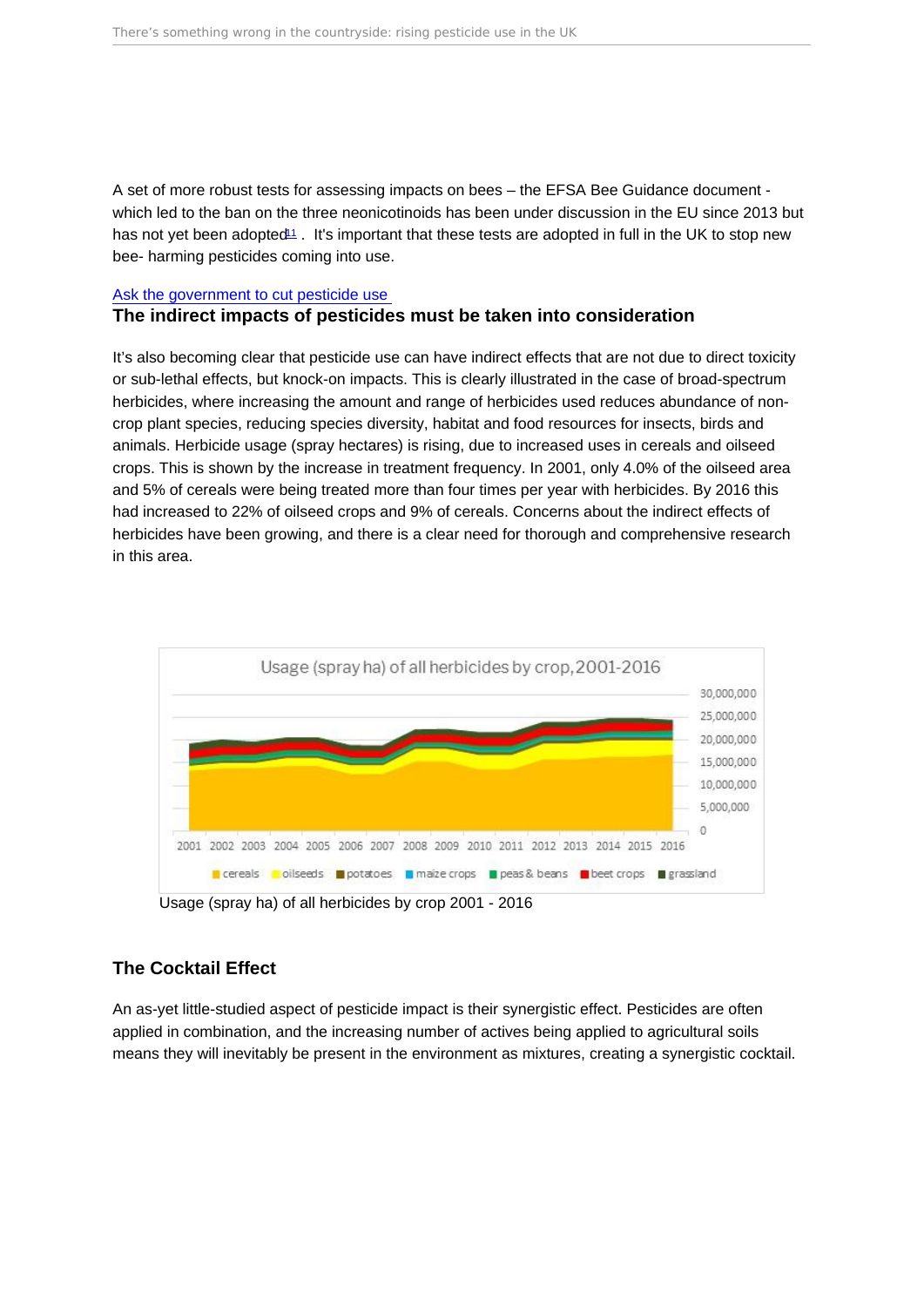<span id="page-7-0"></span>There's growing evidence that when pesticides are present in combination, this can change or amplify their impact on wildlife, for example changing behaviour and enzyme activity in earthworms<sup>[12](#page-13-0)</sup> . Synergistic impacts are thought to have been the cause of significant deaths of honeybees visiting Californian almond groves due to simultaneous application of fungicides, and insecticides<sup>[13](#page-13-0)</sup> used to target moth pests. Studies of the specific pesticides used showed that the insecticides are more damaging to bees when applied in combination with fungicides.

The growth in number and combinations of actives used in UK crop production emphasises the urgency of both adequate monitoring and the introduction of targets for overall pesticide reduction.

# Why is our use of pesticides increasing?

Defra chief scientist Ian Boyd and his co-author Alice Milner<sup>4</sup> have highlighted as a problem the tendency for prophylactic use of pesticides as a first resort, when sparing use would be more appropriate. Consultation with farmers<sup>[15](#page-13-0)</sup> confirms that a risk-averse culture exists in farming, with pesticides regularly used as an insurance to protect crops. This has undoubtedly arisen due to a decades-long focus on yield as a key priority for farming, driven in part by the Common Agricultural Policy. As a consequence, we've adopted a high-input farming model with high-yielding seed varieties and artificial fertilisers, where investments and vulnerable crop varieties need to be protected.

As farm sizes have grown, farmers have relied increasingly on agronomists for advice. Agrochemicals have become increasingly complicated, further increasing farmers' reliance on agronomists to determine pest control strategies. Agronomists themselves are risk averse, and often under pressure to promote pesticide sales because many of them are employed by agrochemical companies. Peer pressure within the farming community also affects farmer behaviour, as does the insistence by supermarkets and consumers for high aesthetic standards. Despite ever-increasing inputs, yields have plateaued and the net result is that farmers are investing more and more in protecting their crops while profits decline.

Undoubtedly there has been a severe shortage of advice, training and research for more sustainable methods of pest and disease contro<sup>[16](#page-13-0)</sup>. The practice of IPM emphasises the need to prioritise nonchemical interventions, and only using pesticides as a last resort when threshold levels have been reached. The UK has an obligation under the EU Sustainable Use directive to promote IPM, and has made this a commitment under the 25 Year Environment Plan. These commitments must be honoured.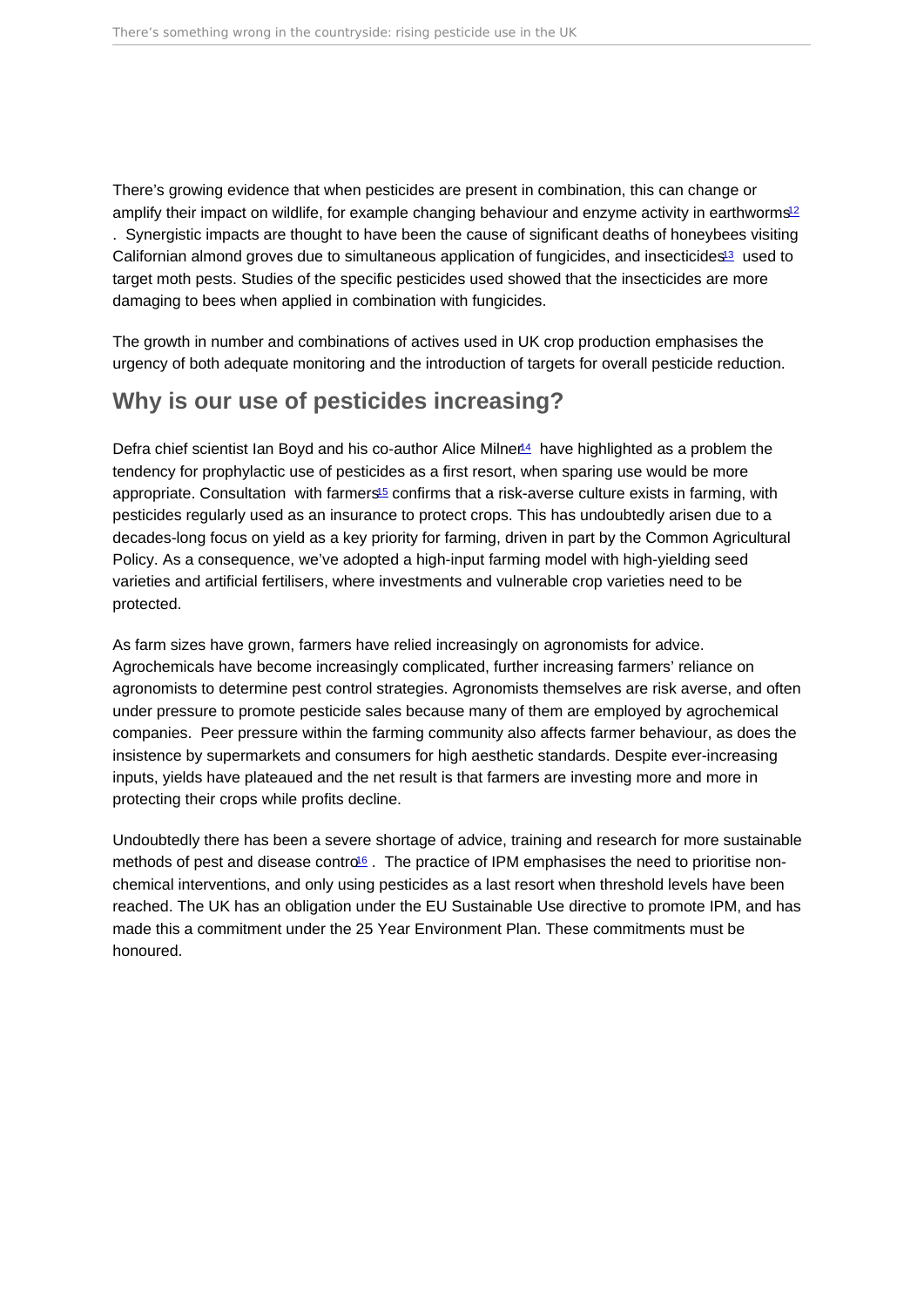### <span id="page-8-0"></span>Does banning some pesticides lead to increased use of others?

It's frequently claimed that withdrawal of specific actives leads to greater overall pesticide use. This was particularly notable in the case of the recent ban on neonicotinoids. Industry claimed neonicotinoids were essential for oilseed rape (OSR) production. A partial ban on their use on flowering crops was introduced in 2014, which led to suggestions that farmers were responding by increasing pyrethroid use. While this may have been the case for individual farmers, government figures for the UK as a whole demonstrate that rising pyrethroid use occurred over previous years in parallel with neonic use, and not as a consequence of their withdrawal. Rather than using more pesticides, many farmers adapted to the ban through greater emphasis on IPM, for example using earlier sowing dates, or experimenting with innovative strategies such as overwinter grazing of OSR to remove flea beetle pests.

Use of neonicotinoid seed treatments and pyrethroids UK oilseeds 2000 - 2016

## What needs to change?

The many recent reports of severe declines across a range of different species including bees and hoverflies<sup>[17](#page-13-0)</sup>, butterflies<sup>[18](#page-13-0)</sup>, and farmland birds<sup>[19](#page-13-0)</sup> demonstrate that there's something wrong in the countryside. It's widely acknowledged that intensive agriculture is one of the main drivers of this change, and pesticide use is a key factor.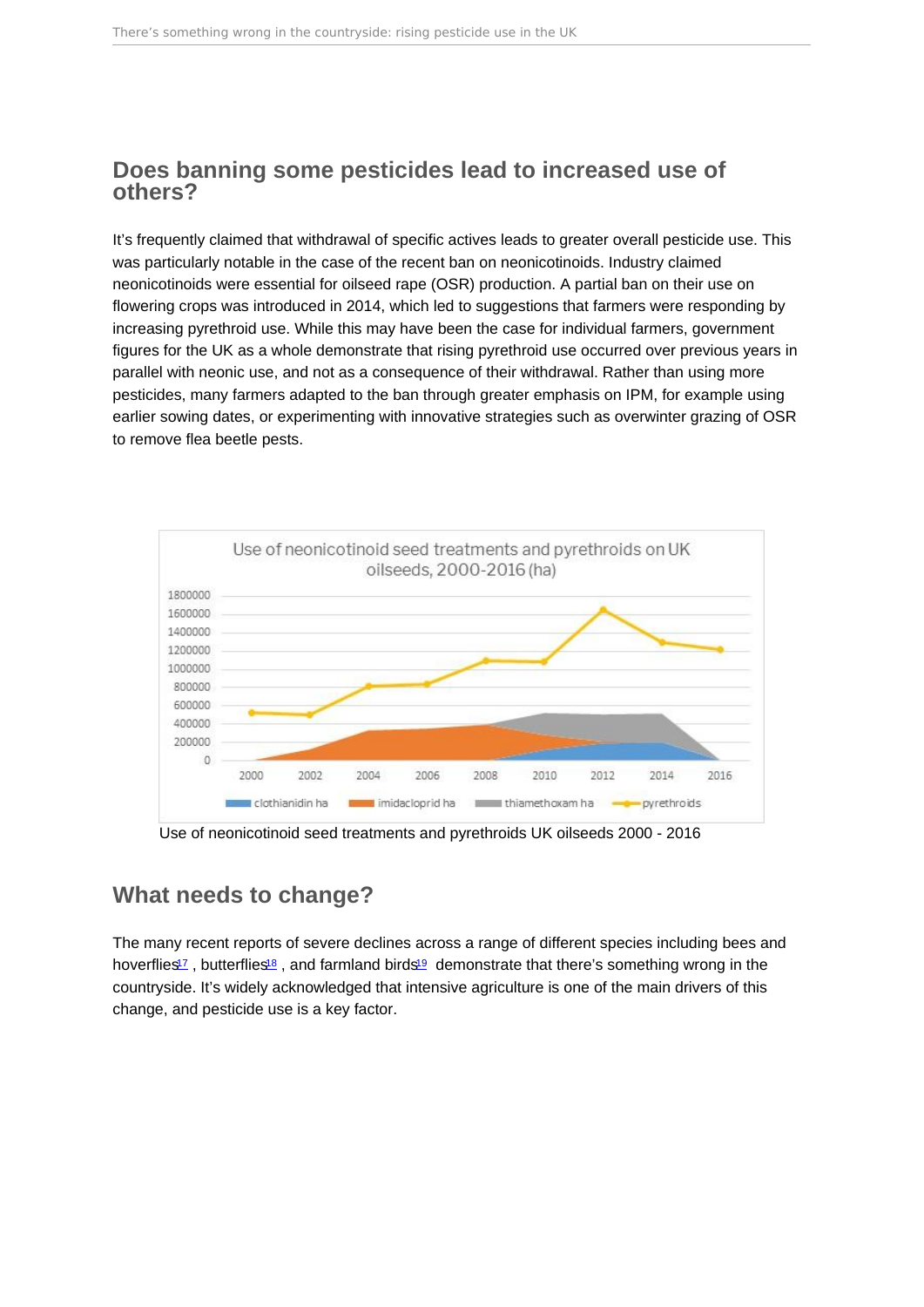<span id="page-9-0"></span>The scientific community is calling for a comprehensive revision of pesticide policy to deliver better monitoring and regulation of pesticides

#### Better regulation and monitoring are needed

The failure to address the cumulative, landscape-scale impacts of widespread pesticide use have been recognised by Defra chief scientist Ian Boyd and co-author Alice Milner<sup>o : "</sup>There is no consideration of safe pesticide limits at landscape scales… the total pesticides used – and therefore the total environmental dose – is governed by market demand rather than by a limit on what the environment can endure… The current assumption underlying pesticide regulation - that chemicals that pass a battery of tests in the laboratory or in field trials are environmentally benign when they are used at industrial scales - is false."

The pervasiveness of pesticides in the environment is highlighted by Professor Boyd, who noted that in the case of neonicotinoids, there was difficulty in performing field experiments on these chemicals because untreated 'control' plots were found to be contaminated<sup>[21](#page-13-0)</sup>.

Milner and Boyd acknowledge that while the UK has one of the most developed regulatory and monitoring systems for pesticides, it has no systematic monitoring of pesticide residues in the environment, and no consideration of safe pesticide limits at landscape scales. They have called for regulation to be improved, with a much more rigorous authorisation and monitoring process encompassing the full range of toxic effects that could emerge when pesticides are used at scale, including long-term monitoring and assessment of unexpected impacts.

The UK must adopt a meaningful measure of pesticide use, not just a simple measure of weight of pesticide products used The need for a new, more comprehensive metric for pesticide measurement has never been clearer, or more urgent. Consideration of the issues raised above demonstrates that not only is the current system of pesticide measurement by weight misleading, it's wholly inadequate when attempting to assess the wide range of complex interactions pesticides have with each other and the natural world.

Defra has for many years acknowledged the inadequacy of our monitoring of pesticides, and that weight of pesticides applied is not a good measure of environmental impact: "Reductions explained only in volume applied are meaningless with regard to risk as many new active substances are applied at much lower rates per hectare than the older products they are replacing, bringing about significant reductions in the weight applied, without necessarily resulting in any reduction of use or  $risk<sup>22</sup>$  $risk<sup>22</sup>$  $risk<sup>22</sup>$  ."

The UK does not currently have a standard system to assess the contribution of individual pesticides to overall toxic load on the environment, or to give clear signals to individual users of the relative toxicities of the products they're using.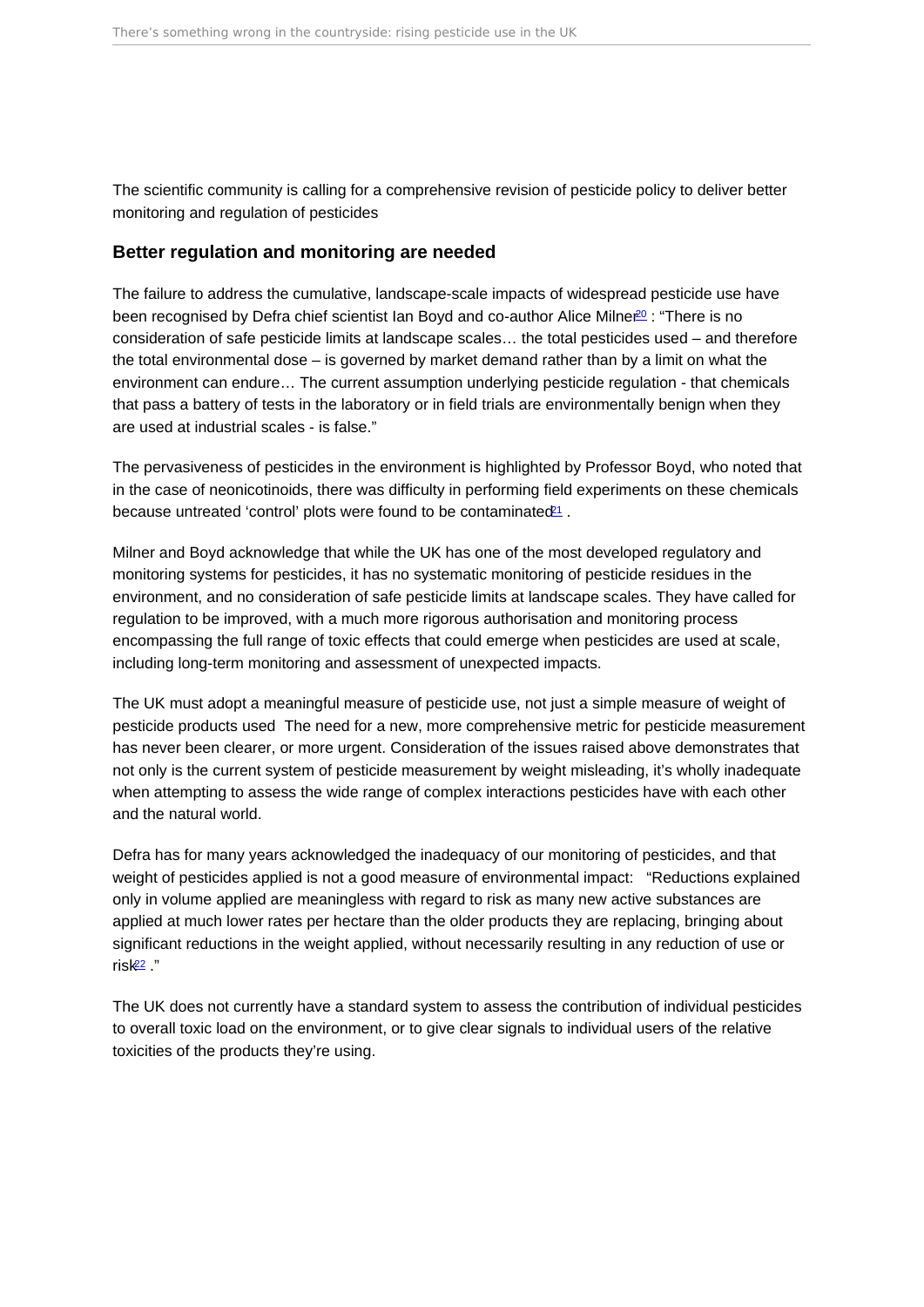<span id="page-10-0"></span>Various attempts have been made to assess the real-world environmental impact of pesticide usage<sup>[23](#page-13-0)</sup> and three different national risk indicators are currently in place in the EU. The Danish model of Pesticide Load Indicator<sup>[24](#page-13-0)</sup> (PLI) is a good example – for each pesticide product a PL is calculated from an assessment of the toxicity of the pesticide to humans; the toxicity of the pesticide to nontarget species; and the persistence of the pesticide and its metabolites in the environment, which are combined to derive the load for each pesticide formulation. For a more accurate assessment of the true impact of pesticide use in the UK, it's essential that a new metric is developed to assess the toxic load generated, and a national risk indicator model adopted as a matter of urgency.

# Productive farming without pesticides

The need for sustained use of high levels of pesticide is far from proven – a recent French analysis<sup>[25](#page-13-0)</sup> of 946 farms demonstrated that pesticides are often over-used. The study estimated that in 59% of farms, pesticide use could be reduced by 42% without any negative effects on either productivity or profitability, equating to average reductions of herbicide (37%), fungicide (47%) and insecticide use (60%).

In the UK, a study of conservation agriculture practitioners has demonstrated that lower-input farming, with significant reductions in quantities of pesticide use, can often be more profitable<sup>66</sup>. Organic farming uses natural measures for controlling pests and diseases and can already perform well financially. A German study of winter wheat farming demonstrated that conversion to organic doubled profitability<sup>[27](#page-13-0)</sup>. Faced with multiple environmental challenges of climate change, biodiversity loss, and exhaustion of our soils, measures to address these issues must be rewarded. The improved agricultural payment scheme being developed for the UK should recognise the multiple benefits delivered by systems-based farming approaches and create an even stronger economic case for organic farming<sup>[28](#page-13-0)</sup>.

Cutting pesticide use could actually boost productivity in the long run<sup>[29](#page-14-0)</sup>. An overlooked impact of pesticide use is the loss of ecosystem services. Beneficial insects such as carabid beetles are important slug predators; spiders are a valuable aphid control agent – such beneficial invertebrates can be significantly harmed by pesticide use. Worms are essential for soil health, but also shown to be affected by pesticides. Perhaps the most obvious ecosystem service threatened by pesticides is pollination<sup>[30](#page-14-0)</sup> with insects contributing £690 million annually to the UK in pollination services<sup>[31](#page-14-0)</sup>.

## Recommendations

A new system of pesticide measurement must be adopted Despite industry claims to the contrary, pesticide use is continuing to rise, with devastating consequences for wildlife. The UK must commit to a pesticide reduction target in order to reverse these trends and set an adequate level of ambition. Weight is a wholly inadequate measure for pesticide reduction, and a new target must be developed based on alternative metrics. Current data collection and analysis in the UK include measurement of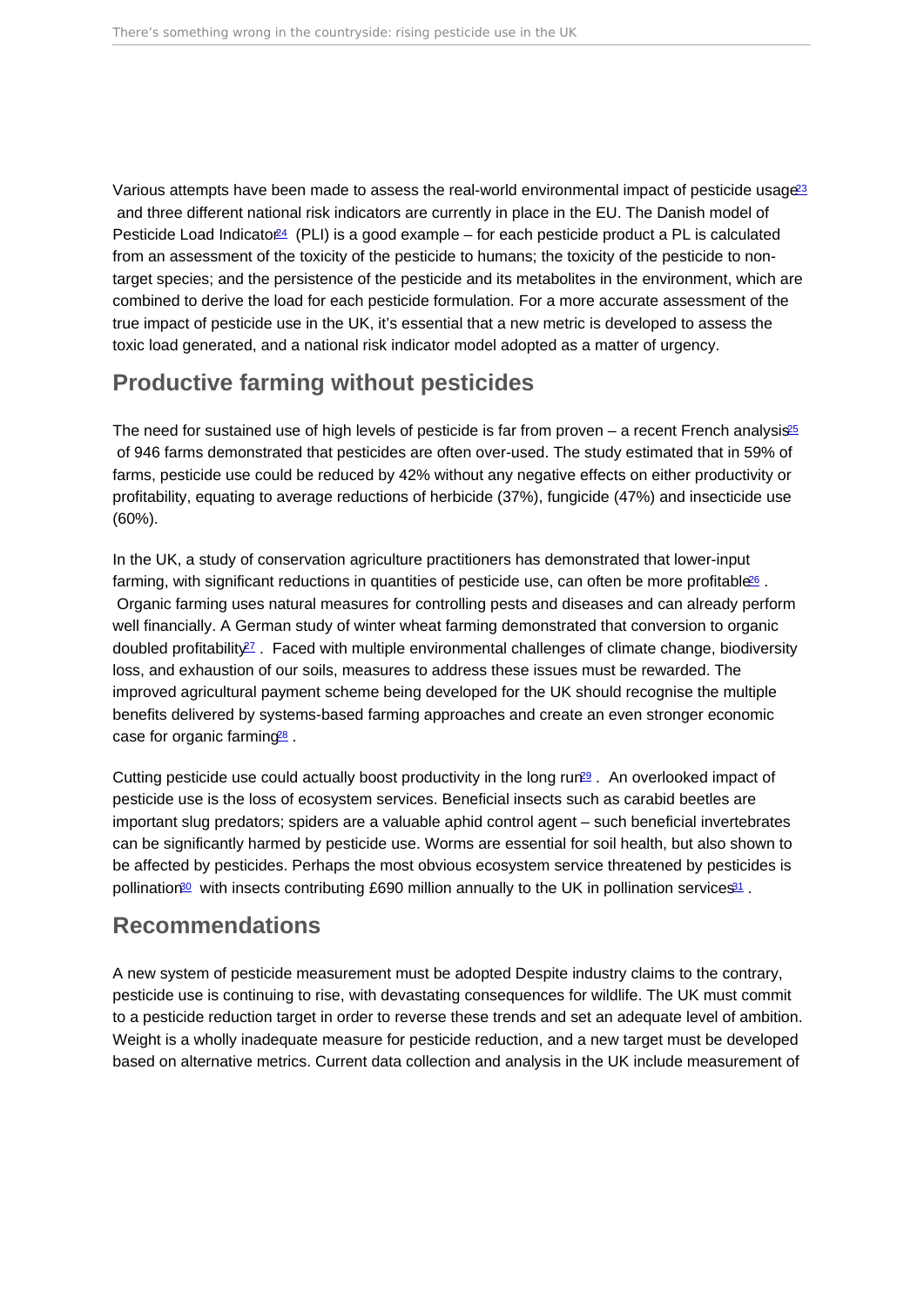area treated by pesticides and frequency of treatment. These could form the basis of a pesticide reduction target in the short term while a more comprehensive system is developed.

#### **Reduction of the overall toxic load on the environment is imperative.**

Pesticides vary widely in their toxicity to humans, toxicity to wildlife, and persistence in the environment. A variety of indicators is currently in use around the world which assess these factors to estimate individual toxicity and overall toxic load. It's essential that the UK develops and adopts its own risk indicator, which should form the basis of a new system of pesticide measurement for the UK, alongside a reduction target. Such a system would also enable farmers to make the most sustainable choices.

To date there has been no monitoring of the long-term impacts of pesticide use at scale, their synergistic or indirect impacts, or other unexpected effects of their use. In view of the alarming wildlife declines we are witnessing this must be addressed as a matter of urgency.

#### **Integrated Pest Management must be promoted.**

Alternative practices to pesticide use must be prioritised. Consultation with farming industry representatives has identified a number of key measures to promote uptake of IPM. It's essential that the government ensures the necessary support is provided to enable farmers to adopt IPM, including better, independent agronomic advice, farmer training, and more emphasis on farmerfocused research into non-chemical options and low-input farming systems

#### **Clear targets and guidance must be incorporated in national policy**

 The Agriculture Bill presents a perfect opportunity to reduce pesticide use through adoption of a pesticide reduction target, and a new metric for measuring pesticide use based on toxic load in the environment, alongside measures to support farmers adopting IPM. The new agricultural support scheme which is being developed to replace the Common Agricultural Policy should reward farmers for the public goods resulting from pesticide reduction, such as improved water quality and increases in wildlife.

The 25 Year Environment Plan sets out a commitment to protect crops while reducing the environmental impact of pesticides (and includes this Action in chapter 4: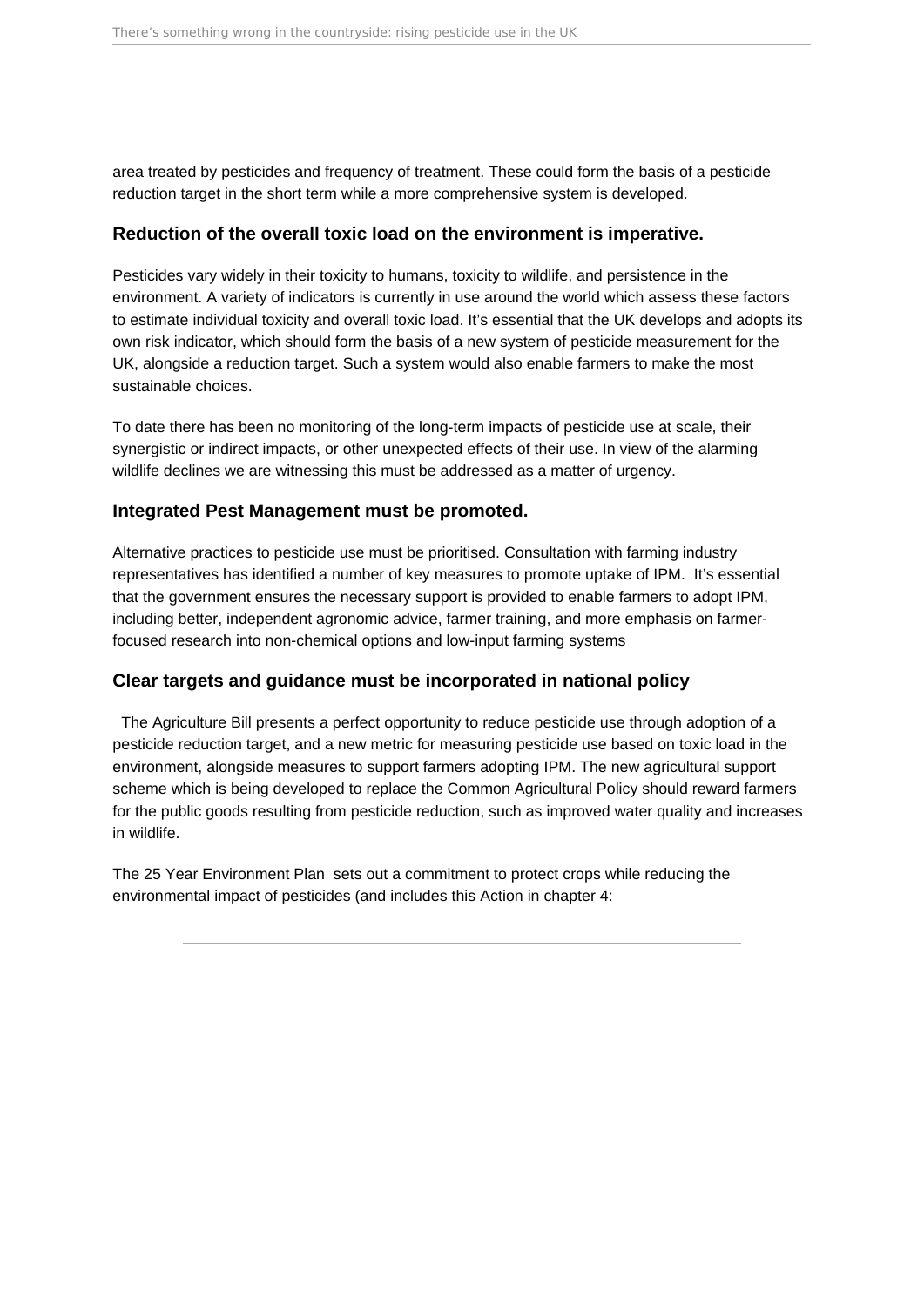" Putting Integrated Pest Management (IPM) at the heart of a holistic approach, by developing and implementing policies that encourage and support sustainable crop protection with the minimum use of pesticides.

Defra has not set out how it will deliver this target. It reviewed its Pesticides National Action Plan (NAP) in 2018, but failed to include public consultation as stipulated by the EU Sustainable Use Directive. The NAP is clearly the place where measures should be presented for cutting pesticide use and increasing IPM, but has been criticised by the EC for its failure to include clear and measurable targets and indicators for implementing IPM and reducing the risks and impacts from pesticide use. Incredibly, despite these criticisms and failure to consult the public, George Eustice (as Minister) declared that the existing NAP was "fit for purpose".

As the UK prepares to leave the EU, the government:

- must ensure that we have a robust system of pesticides monitoring and regulation;
- must help farmers to move away from over -reliance on harmful chemicals;
- must find solutions that will boost nature and the long-term resilience of our food production.

Help make the countryside safe for wildlife and support farmers in cutting pesticide use.

[Ask the government to cut pesticide use](https://act.friendsoftheearth.uk/target/demand-ambitious-pesticides-reduction-plan)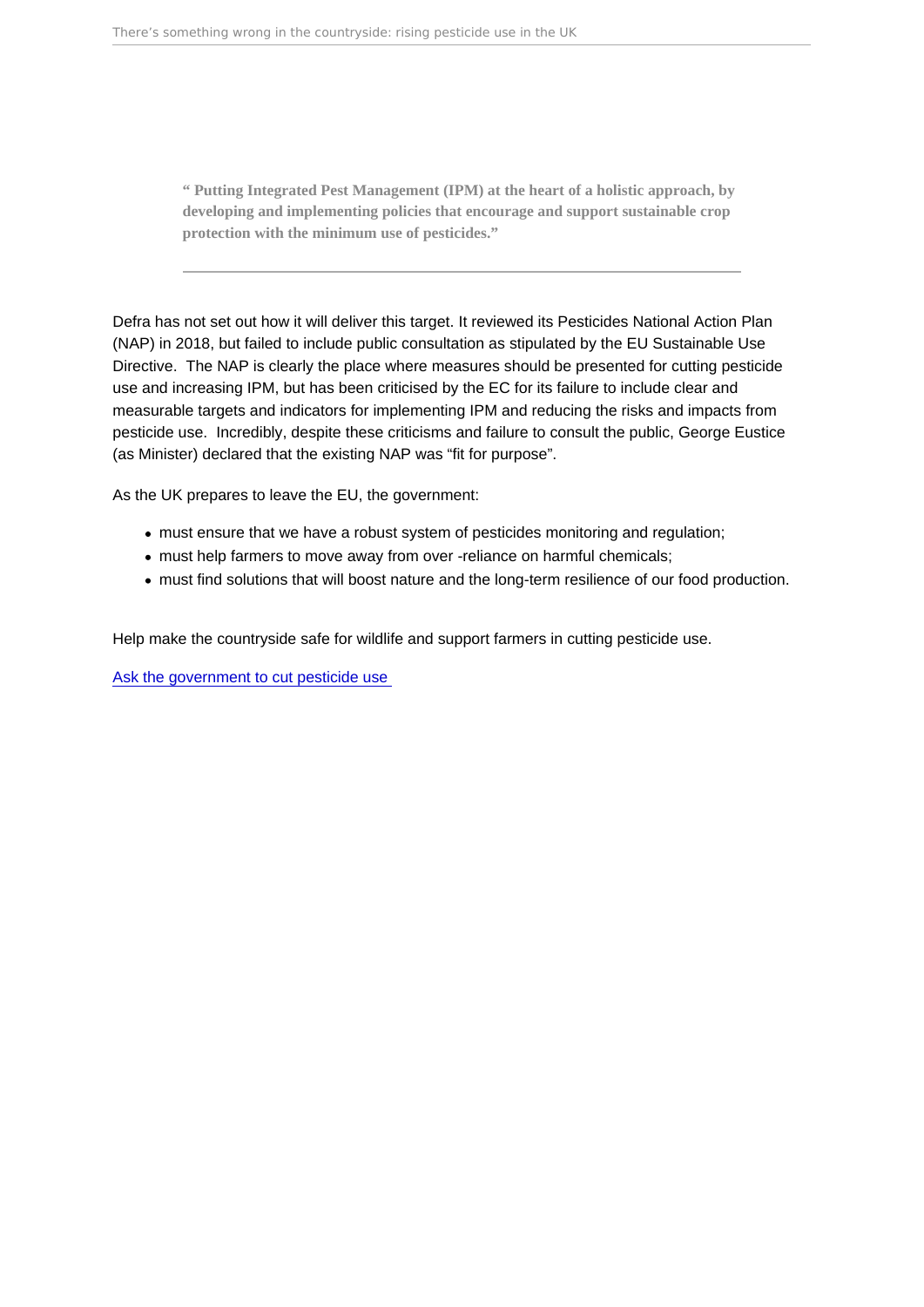#### <span id="page-13-0"></span>Notes

 NFU calls for sound science [https://www.nfuonline.com/sectors/horticulture-and-potatoes/hort-and-pots-news/nfu-continues](https://www.nfuonline.com/sectors/horticulture-and-potatoes/hort-and-pots-news/nfu-continues-to-call-for-sound-science/)[to-call-for-sound-science/](https://www.nfuonline.com/sectors/horticulture-and-potatoes/hort-and-pots-news/nfu-continues-to-call-for-sound-science/)

[a](#page-1-0) [b](#page-1-0) <https://secure.fera.defra.gov.uk/pusstats/myindex.cfm>

 Grassland makes up the greatest agricultural area, but accounts for only 1% of spray hectares. Fruit and vegetables account for 11% of usage by weight, but account for less than 2% of agricultural area

- Data from UK Pesticide Usage Surveys, 2000 to 2016.<https://secure.fera.defra.gov.uk/pusstats/surveys/index.cfm>
- [https://ec.europa.eu/food/plant/pesticides/approval\\_active\\_substances\\_en](https://ec.europa.eu/food/plant/pesticides/approval_active_substances_en)
- The EIQ is based on US practice and regulations which differ from the UK

 The EIQ considers three components: toxicity to farm workers, toxicity to consumers, and ecological toxicity. The ecological component only considers direct toxicity, not sub-lethal effects such as the impact on bee behaviour, or indirect effects, such as loss of habitat caused by broad spectrum herbicides

- Pesticides may be diluted. Field rate is the concentration at which it's applied in practice
- <https://www.nature.com/articles/nature13642>
- <https://www.efsa.europa.eu/en/efsajournal/pub/5633>
- [http://www.greenpeace.to/greenpeace/wp-content/uploads/2019/01/pesticides\\_beehealth.pdf](http://www.greenpeace.to/greenpeace/wp-content/uploads/2019/01/pesticides_beehealth.pdf)
- <https://www.nature.com/articles/s41598-018-21288-y>
- <https://www.mdpi.com/2075-4450/10/1/20/htm>
- <http://science.sciencemag.org/content/357/6357/123>2
- [https://cdn.friendsoftheearth.uk/sites/default/files/downloads/cutting-pesticide-use-farmers-perspective\\_1.pdf](https://cdn.friendsoftheearth.uk/sites/default/files/downloads/cutting-pesticide-use-farmers-perspective_1.pdf)
- [https://cdn.friendsoftheearth.uk/sites/default/files/downloads/cutting-pesticide-use-farmers-perspective\\_1.pdf](https://cdn.friendsoftheearth.uk/sites/default/files/downloads/cutting-pesticide-use-farmers-perspective_1.pdf)
- <https://www.ceh.ac.uk/news-and-media/news/widespread-losses-among-pollinating-insects-britain>
- <http://jncc.defra.gov.uk/page-4236>
- <https://www.rspb.org.uk/our-work/conservation/projects/state-of-nature-reporting>
- <http://science.sciencemag.org/content/357/6357/1232>
- <https://www.nature.com/articles/s41559-018-0557-8>
- <https://secure.fera.defra.gov.uk/pusstats/surveys/documents/guide.pdf>

 SYNOPS, developed in Germany in the 1990s to consider farm-scale impacts; I-Phy, which evaluates the potential for water and air contamination; the Environmental Yardstick for Pesticides (EYP) developed in the Netherlands; the Norwegian pesticide risk indicator (NERI) and the Danish Pesticide Load Indicator

- [http://www.europarl.europa.eu/RegData/etudes/STUD/2018/627113/EPRS\\_STU\(2018\)627113\\_EN.pdf](http://www.europarl.europa.eu/RegData/etudes/STUD/2018/627113/EPRS_STU(2018)627113_EN.pdf)
- <https://www.theguardian.com/environment/2017/apr/06/farms-could-slash-pesticide-use-without-losses-research-reveals>
- Gary Markham, Land Family Business. Presentation to Groundswell, 28 June 2018.
- Batáry et al, 2017 [www.nature.com/articles/s41559-017-0272-x](http://www.nature.com/articles/s41559-017-0272-x)
- <https://eftec.co.uk/project/natural-capital-balance-sheet-organic-dairy-farm-cholderton-estate>